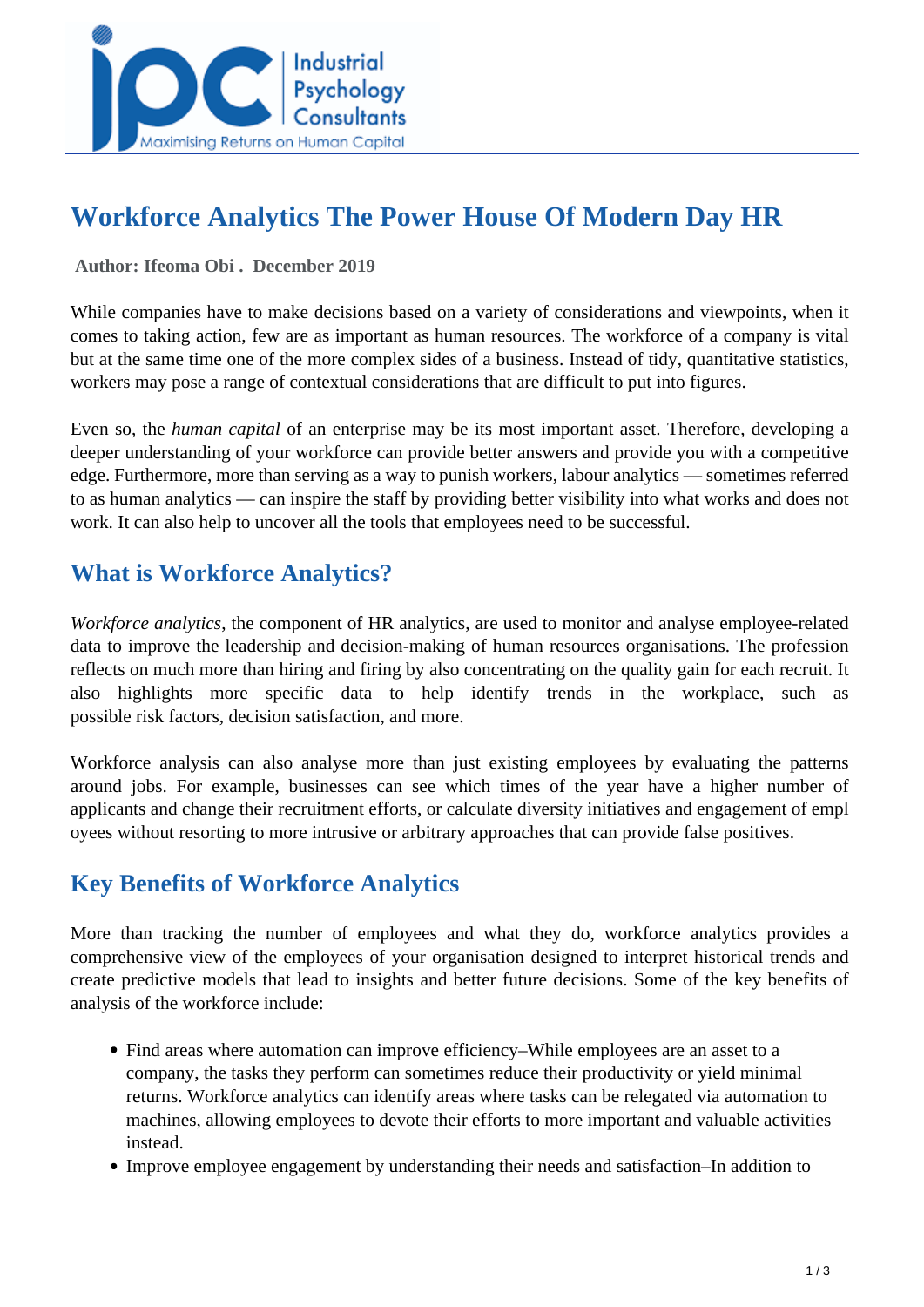

simply searching for information from firing and hiring, workforce and human analytics can help a company understand why its employees are not doing their best and the factors that affect productivity. This is more to retain rather than replace the current workers. The aim is to discover and resolve certain factors that affect quality and engagement by fostering better conditions.

Create better requirements for hiring new employees and provide a clearer hiring process–it is always difficult to find new candidates regardless of the size or range of an organisation. Workforce analytics can shed light on exactly what a department needs from a new hire based on past applicants, their success, and the needs of the company. More importantly, on the basis of this historical data, they can understand new candidates to determine whether or not they would be a good fit.

## **Key Metrics that are tracked by Workforce Analytics**

- Employee efficiency We're always thinking about the 9-5 business day, but for many workers, the current reality means that working hours seem to be more versatile and adjustable. Alternatively, developing a graph of efficiency that includes a couple of different data points would give a much better understanding of how employees work.
- Early turnover Another important area that is often overlooked is how quickly employees leave on their own when measuring satisfaction. A high early turnover rate is an indicator that both expectations and employee satisfaction are not being met.
- Commitment–This may seem superfluous, but it is more likely that employees engaged in their work will be productive. Measuring engagement involves monitoring employee satisfaction, stress levels, and the confidence of staff in the values of the company. Strong dedication is a great sign that the job of HR is being completed.

Internally concentrating on your data collection will help you improve the profitability of your market. Through tailoring your human resources and finding ways to inspire your employees, analytics through people will improve the productivity of your company, contributing to happier and more productive workers.

*Ifeoma is a Business Analytics and Research Consultant at Industrial Psychology Consultants (Pvt) Ltd, a business management and human resources consulting firm.* 

**LinkedIn:** <https://www.linkedin.com/in/ifeoma-obi-92b4b9121/>

**Phone:** +263 242 481946-48/481950

**Mobile:** +263 775 187 283

**Email:** [ifeoma@ipcconsultants.com](mailto:ifeoma@ipcconsultants.com)

**Main Website:** [www.ipcconsultants.com](http://www.ipcconsultants.com)